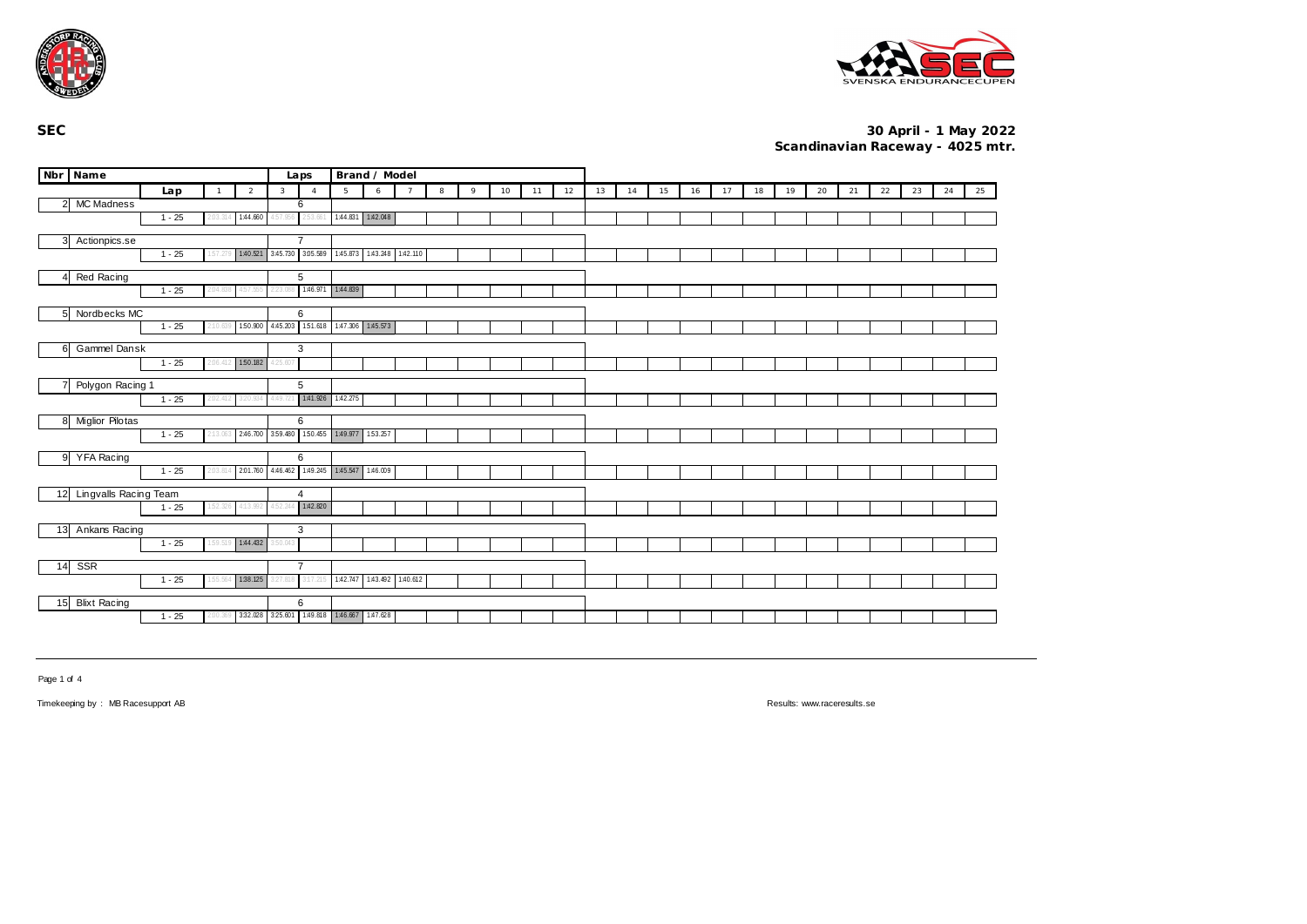



|                          | Nbr Name              |          |                |                  | Brand / Model<br>Laps |                                            |                   |          |                |   |   |    |    |    |    |    |    |    |    |    |    |    |    |    |    |    |    |
|--------------------------|-----------------------|----------|----------------|------------------|-----------------------|--------------------------------------------|-------------------|----------|----------------|---|---|----|----|----|----|----|----|----|----|----|----|----|----|----|----|----|----|
|                          |                       | Lap      | $\overline{1}$ | $\overline{2}$   | $\mathbf{3}$          | $\overline{4}$                             | 5                 | 6        | $\overline{7}$ | 8 | 9 | 10 | 11 | 12 | 13 | 14 | 15 | 16 | 17 | 18 | 19 | 20 | 21 | 22 | 23 | 24 | 25 |
|                          | 16 The Wolves         |          |                |                  |                       | 5                                          |                   |          |                |   |   |    |    |    |    |    |    |    |    |    |    |    |    |    |    |    |    |
|                          |                       | $1 - 25$ | 2:40.636       | 3:00.214         |                       | 4.04.644 2.18.469 2.20.095                 |                   |          |                |   |   |    |    |    |    |    |    |    |    |    |    |    |    |    |    |    |    |
| 17                       | Östmarks Racing       |          |                |                  |                       | 6                                          |                   |          |                |   |   |    |    |    |    |    |    |    |    |    |    |    |    |    |    |    |    |
|                          |                       | 1:45.128 | 1:58.554       | 227.087          | 1:45.386 1:44.289     |                                            |                   |          |                |   |   |    |    |    |    |    |    |    |    |    |    |    |    |    |    |    |    |
|                          | 19 A-däck Racing      |          |                |                  |                       | 6                                          |                   |          |                |   |   |    |    |    |    |    |    |    |    |    |    |    |    |    |    |    |    |
|                          |                       | $1 - 25$ | 2:02.21        | 1:44.611         | 04.144                | 2:39.97                                    | 1:47.402          | 1:46.979 |                |   |   |    |    |    |    |    |    |    |    |    |    |    |    |    |    |    |    |
| <b>TEAM RACE 1</b><br>21 |                       |          |                |                  |                       | 6                                          |                   |          |                |   |   |    |    |    |    |    |    |    |    |    |    |    |    |    |    |    |    |
|                          |                       | $1 - 25$ | 1:59.160       | 2.01.932         |                       | 4.45.395 1.50.355 1.45.943 1.44.819        |                   |          |                |   |   |    |    |    |    |    |    |    |    |    |    |    |    |    |    |    |    |
|                          |                       |          |                |                  |                       |                                            |                   |          |                |   |   |    |    |    |    |    |    |    |    |    |    |    |    |    |    |    |    |
|                          | 22 Kraftw erket       | $1 - 25$ | 2:13.237       | 3:37.008         |                       | 6<br>332.289 2.00.204 157.271 157.643      |                   |          |                |   |   |    |    |    |    |    |    |    |    |    |    |    |    |    |    |    |    |
|                          |                       |          |                |                  |                       |                                            |                   |          |                |   |   |    |    |    |    |    |    |    |    |    |    |    |    |    |    |    |    |
| 23                       | Wackorillaz           |          |                |                  |                       | 5                                          |                   |          |                |   |   |    |    |    |    |    |    |    |    |    |    |    |    |    |    |    |    |
|                          |                       | $1 - 25$ | 2:09.397       | 5:00.59          |                       |                                            | 1:44.283 1:42.274 |          |                |   |   |    |    |    |    |    |    |    |    |    |    |    |    |    |    |    |    |
|                          | 25 Ett Lag            |          |                |                  |                       | 3                                          |                   |          |                |   |   |    |    |    |    |    |    |    |    |    |    |    |    |    |    |    |    |
|                          |                       | $1 - 25$ |                | 153.539 1:41.242 | 5:03.231              |                                            |                   |          |                |   |   |    |    |    |    |    |    |    |    |    |    |    |    |    |    |    |    |
|                          | 26 The Wolverines     |          |                |                  |                       | 6                                          |                   |          |                |   |   |    |    |    |    |    |    |    |    |    |    |    |    |    |    |    |    |
|                          |                       | $1 - 25$ | 2:14.586       | 2:47.793         | 4:11.259              | 2.01.806                                   | 159.041           | 159.971  |                |   |   |    |    |    |    |    |    |    |    |    |    |    |    |    |    |    |    |
| 28                       | Team Örnarna          |          |                |                  |                       | 6                                          |                   |          |                |   |   |    |    |    |    |    |    |    |    |    |    |    |    |    |    |    |    |
|                          |                       | $1 - 25$ | 2:22.272       | 2.04.880         | 5:04.197              | 2:48.75.                                   | 2.04.208          | 2.05.128 |                |   |   |    |    |    |    |    |    |    |    |    |    |    |    |    |    |    |    |
|                          |                       |          |                |                  |                       |                                            |                   |          |                |   |   |    |    |    |    |    |    |    |    |    |    |    |    |    |    |    |    |
| 32                       | <b>Barilla Racing</b> |          |                |                  |                       | 6                                          |                   |          |                |   |   |    |    |    |    |    |    |    |    |    |    |    |    |    |    |    |    |
|                          |                       | $1 - 25$ | 2:17.385       | 2:10.889         |                       | 451.479 2.05.998                           | 2.05.258 2.05.151 |          |                |   |   |    |    |    |    |    |    |    |    |    |    |    |    |    |    |    |    |
| 41                       | C4 Racing             |          |                |                  |                       | 6                                          |                   |          |                |   |   |    |    |    |    |    |    |    |    |    |    |    |    |    |    |    |    |
|                          |                       | $1 - 25$ | 2:10.380       | 3:37.830         |                       | 325.362 152.429 150.935 152.203            |                   |          |                |   |   |    |    |    |    |    |    |    |    |    |    |    |    |    |    |    |    |
|                          | 51 THFs juniorer      |          |                |                  |                       | $\overline{7}$                             |                   |          |                |   |   |    |    |    |    |    |    |    |    |    |    |    |    |    |    |    |    |
|                          |                       | $1 - 25$ | 55.902         | 1:43.294         |                       | 332.163 321.637 1.44.619 1.44.833 1.42.372 |                   |          |                |   |   |    |    |    |    |    |    |    |    |    |    |    |    |    |    |    |    |
|                          |                       |          |                |                  |                       |                                            |                   |          |                |   |   |    |    |    |    |    |    |    |    |    |    |    |    |    |    |    |    |

Page 2 of 4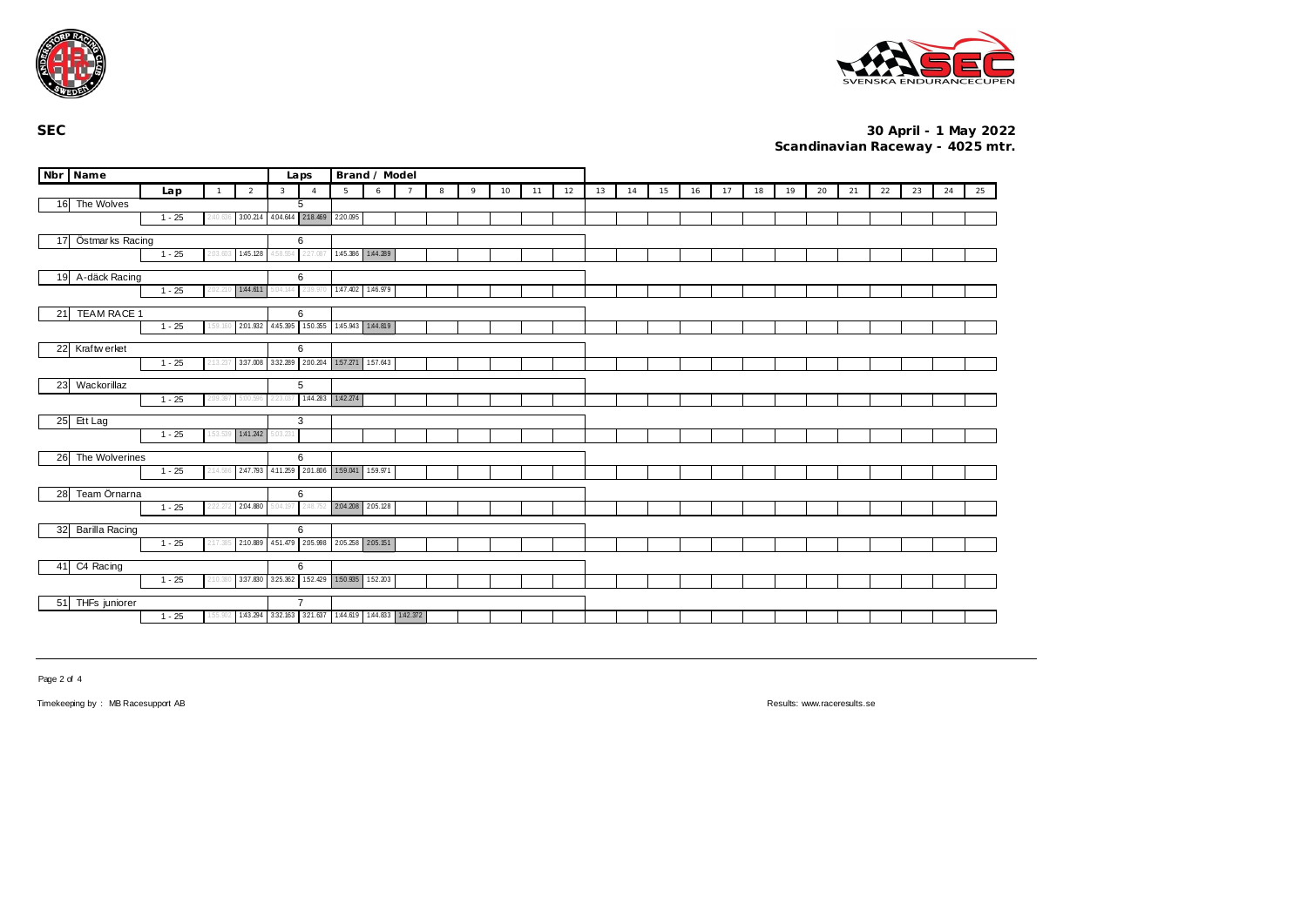



|                                              | Nbr Name                                  |                  |                   |                                                   | Laps              |                                          | Brand / Model                               |                   |                |   |   |    |    |    |    |    |    |    |    |    |    |    |    |    |    |    |    |
|----------------------------------------------|-------------------------------------------|------------------|-------------------|---------------------------------------------------|-------------------|------------------------------------------|---------------------------------------------|-------------------|----------------|---|---|----|----|----|----|----|----|----|----|----|----|----|----|----|----|----|----|
|                                              |                                           | Lap              | $\mathbf{1}$      | $\overline{2}$                                    | $\mathbf{3}$      | $\overline{A}$                           | 5                                           | 6                 | $\overline{7}$ | 8 | 9 | 10 | 11 | 12 | 13 | 14 | 15 | 16 | 17 | 18 | 19 | 20 | 21 | 22 | 23 | 24 | 25 |
|                                              | 53 Wackorillazz                           |                  |                   |                                                   |                   | 6                                        |                                             |                   |                |   |   |    |    |    |    |    |    |    |    |    |    |    |    |    |    |    |    |
|                                              |                                           | $1 - 25$         |                   |                                                   |                   |                                          | 250.991 4.04.714 1.58.988 1.57.590 1.56.045 |                   |                |   |   |    |    |    |    |    |    |    |    |    |    |    |    |    |    |    |    |
|                                              | 54 JAA Racing                             |                  |                   |                                                   |                   | 3                                        |                                             |                   |                |   |   |    |    |    |    |    |    |    |    |    |    |    |    |    |    |    |    |
|                                              |                                           | $1 - 25$         | 2:15.082          | 3:34.670                                          | 38.863            |                                          |                                             |                   |                |   |   |    |    |    |    |    |    |    |    |    |    |    |    |    |    |    |    |
| 55                                           | Team Ica                                  |                  |                   | $\overline{7}$                                    |                   |                                          |                                             |                   |                |   |   |    |    |    |    |    |    |    |    |    |    |    |    |    |    |    |    |
|                                              | $1 - 25$<br>1:42.590 3:34.639<br>1:54.23. |                  |                   |                                                   |                   | 3.00.971                                 | 1:43.185                                    | 1:43.574 1:41.599 |                |   |   |    |    |    |    |    |    |    |    |    |    |    |    |    |    |    |    |
|                                              | 58 Need4speed                             |                  |                   |                                                   | 6                 |                                          |                                             |                   |                |   |   |    |    |    |    |    |    |    |    |    |    |    |    |    |    |    |    |
|                                              |                                           | $1 - 25$         | 2:13.962          |                                                   |                   | 153.619 454.497 2.02.233                 | 1:51.582                                    | 151.665           |                |   |   |    |    |    |    |    |    |    |    |    |    |    |    |    |    |    |    |
|                                              | 61 A-Däck Racing 2                        |                  |                   |                                                   |                   | 6                                        |                                             |                   |                |   |   |    |    |    |    |    |    |    |    |    |    |    |    |    |    |    |    |
|                                              |                                           | $1 - 25$         | 2:23.727          |                                                   |                   | 2.55.495 3.58.172 1.56.286 1.52.890      |                                             | 1:54.837          |                |   |   |    |    |    |    |    |    |    |    |    |    |    |    |    |    |    |    |
| 64                                           | <b>Team Gimli</b>                         |                  |                   |                                                   | 6                 |                                          |                                             |                   |                |   |   |    |    |    |    |    |    |    |    |    |    |    |    |    |    |    |    |
|                                              |                                           | $1 - 25$         | 2:06.85           |                                                   |                   | 152.725 4:49.156 153.294 151.977 152.281 |                                             |                   |                |   |   |    |    |    |    |    |    |    |    |    |    |    |    |    |    |    |    |
|                                              |                                           |                  |                   |                                                   |                   |                                          |                                             |                   |                |   |   |    |    |    |    |    |    |    |    |    |    |    |    |    |    |    |    |
|                                              | 69 Ryno Racing                            |                  |                   |                                                   |                   | 6                                        |                                             |                   |                |   |   |    |    |    |    |    |    |    |    |    |    |    |    |    |    |    |    |
|                                              |                                           | $1 - 25$         | 1:51.574          | 1:38.982                                          | :50.272           | 2:19.999                                 |                                             | 139.855 137.639   |                |   |   |    |    |    |    |    |    |    |    |    |    |    |    |    |    |    |    |
|                                              | 77 Kraftwerk 77                           |                  |                   |                                                   |                   | 3                                        |                                             |                   |                |   |   |    |    |    |    |    |    |    |    |    |    |    |    |    |    |    |    |
|                                              |                                           | $1 - 25$         | 2:06.033          | 1:49.736                                          | 4:48.877          |                                          |                                             |                   |                |   |   |    |    |    |    |    |    |    |    |    |    |    |    |    |    |    |    |
| 88                                           | NDM Racing Team                           |                  |                   |                                                   |                   | 6                                        |                                             |                   |                |   |   |    |    |    |    |    |    |    |    |    |    |    |    |    |    |    |    |
|                                              |                                           | $1 - 25$         | 2:03.580          | 1:49.806 5:06.604                                 |                   | 155.202                                  | 150.587                                     | 151.132           |                |   |   |    |    |    |    |    |    |    |    |    |    |    |    |    |    |    |    |
| 94                                           | Racing Just4Fun                           |                  |                   |                                                   |                   | $\overline{7}$                           |                                             |                   |                |   |   |    |    |    |    |    |    |    |    |    |    |    |    |    |    |    |    |
|                                              |                                           | 153.279 4.02.713 | 2:30.768 1:48.956 |                                                   | 1:49.083 1:49.127 |                                          |                                             |                   |                |   |   |    |    |    |    |    |    |    |    |    |    |    |    |    |    |    |    |
|                                              |                                           |                  | 6                 |                                                   |                   |                                          |                                             |                   |                |   |   |    |    |    |    |    |    |    |    |    |    |    |    |    |    |    |    |
| 111 2Fast4U<br>1:42.482<br>$1 - 25$<br>1:56. |                                           |                  |                   |                                                   |                   | 2:40.734                                 | 1:43.901                                    | 1:42.285          |                |   |   |    |    |    |    |    |    |    |    |    |    |    |    |    |    |    |    |
|                                              |                                           |                  |                   |                                                   |                   |                                          |                                             |                   |                |   |   |    |    |    |    |    |    |    |    |    |    |    |    |    |    |    |    |
|                                              | 161 Team Elmersson Motorsport             |                  |                   | 6<br>2.06.318 4.47.823 1.51.786 1.47.135 1.44.601 |                   |                                          |                                             |                   |                |   |   |    |    |    |    |    |    |    |    |    |    |    |    |    |    |    |    |
|                                              |                                           | $1 - 25$         | 2:03.             |                                                   |                   |                                          |                                             |                   |                |   |   |    |    |    |    |    |    |    |    |    |    |    |    |    |    |    |    |

Page 3 of 4